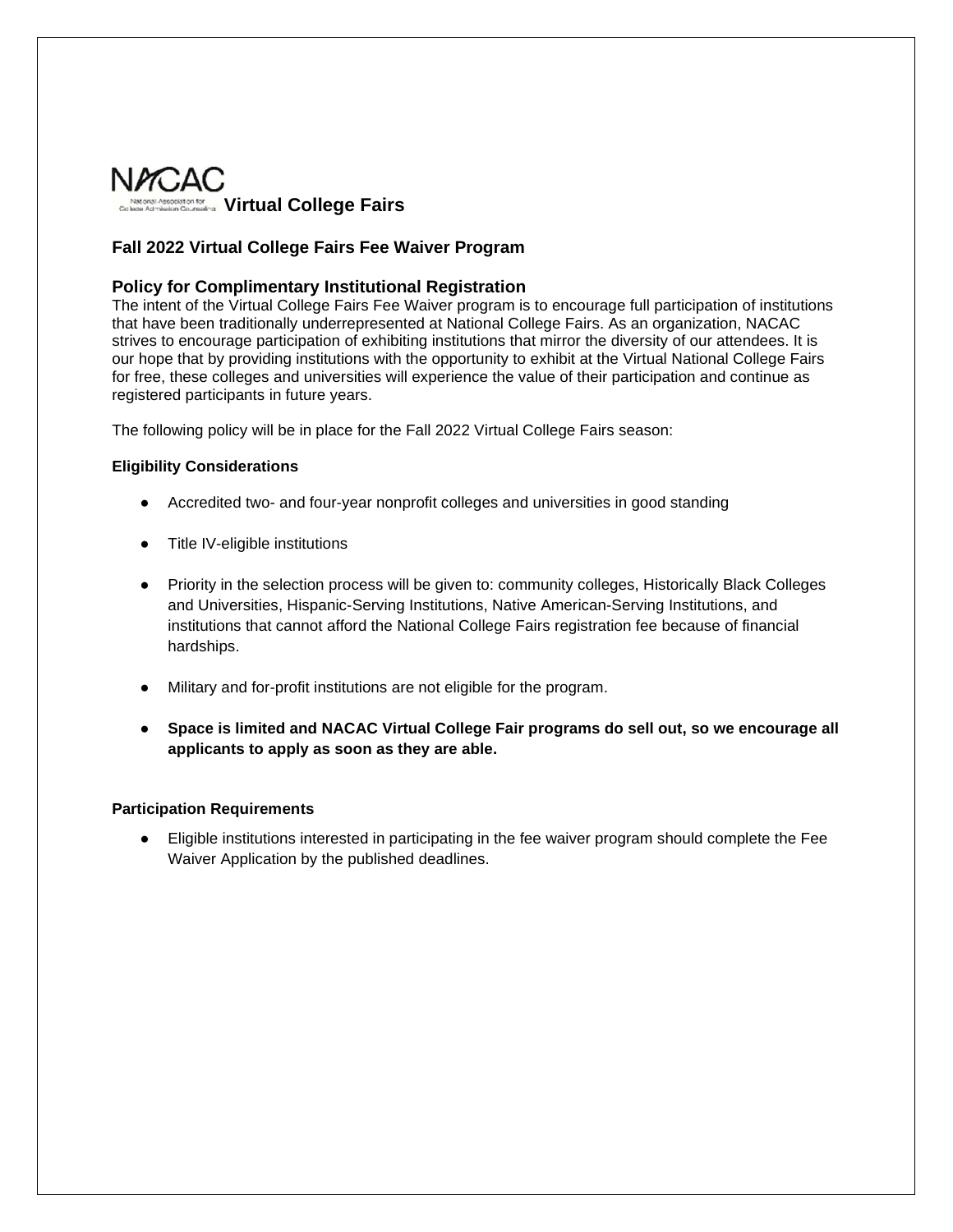

## **Fall 2022 Virtual College Fairs Fee Waiver Application**

**Participants:** I have read and agree to all registration policies for the Virtual College Fairs Program described in the Policy for Complimentary Institutional Registration (see above). I understand that I must notify NACAC of cancellation in writing by the stated deadlines. I accept the responsibility of forwarding any exhibitor information received regarding Virtual College Fairs to all representatives of my institution who will be attending those fairs. An official representative from participating institutions must sign the Virtual College Fairs Fee Waiver Application for the application to be accepted and processed.

Return completed forms to the NACAC National College Fairs Department for review by the deadline (August 11, 2022 for all fairs). Completed forms should be returned to Makini Johnson at mjohnson@nacacnet.org.

### **Part I: To be completed by the institution's chief admission officer**

| Institution Type (select all that apply):<br>Two-year institution<br>$\circ$<br>Four-year institution<br>$\circ$<br>Nonprofit<br>$\circ$ |                                                       |                                                     |                                                                              |  |  |
|------------------------------------------------------------------------------------------------------------------------------------------|-------------------------------------------------------|-----------------------------------------------------|------------------------------------------------------------------------------|--|--|
| Please provide a reason for requesting a fee waiver (if additional space is needed, please attach on institutional<br>letterhead):       |                                                       |                                                     |                                                                              |  |  |
|                                                                                                                                          |                                                       |                                                     |                                                                              |  |  |
|                                                                                                                                          |                                                       |                                                     |                                                                              |  |  |
|                                                                                                                                          |                                                       |                                                     |                                                                              |  |  |
|                                                                                                                                          |                                                       |                                                     |                                                                              |  |  |
| Part II: For internal use only                                                                                                           |                                                       |                                                     |                                                                              |  |  |
| Two-year institution<br>$\circ$<br>Four-year institution<br>$\circ$                                                                      | Nonprofit<br>$\circ$<br>Financial Hardship<br>$\circ$ | Good Standing<br>$\circ$<br>NACAC Member<br>$\circ$ | <b>Prior Participation</b><br>$\circ$<br><b>Title IV Eligible</b><br>$\circ$ |  |  |
| $\Box$ Approved<br>□ Denied                                                                                                              | Director, Events and Meetings                         |                                                     | Date                                                                         |  |  |
|                                                                                                                                          |                                                       |                                                     |                                                                              |  |  |
|                                                                                                                                          |                                                       |                                                     |                                                                              |  |  |
|                                                                                                                                          |                                                       |                                                     |                                                                              |  |  |
|                                                                                                                                          |                                                       |                                                     |                                                                              |  |  |